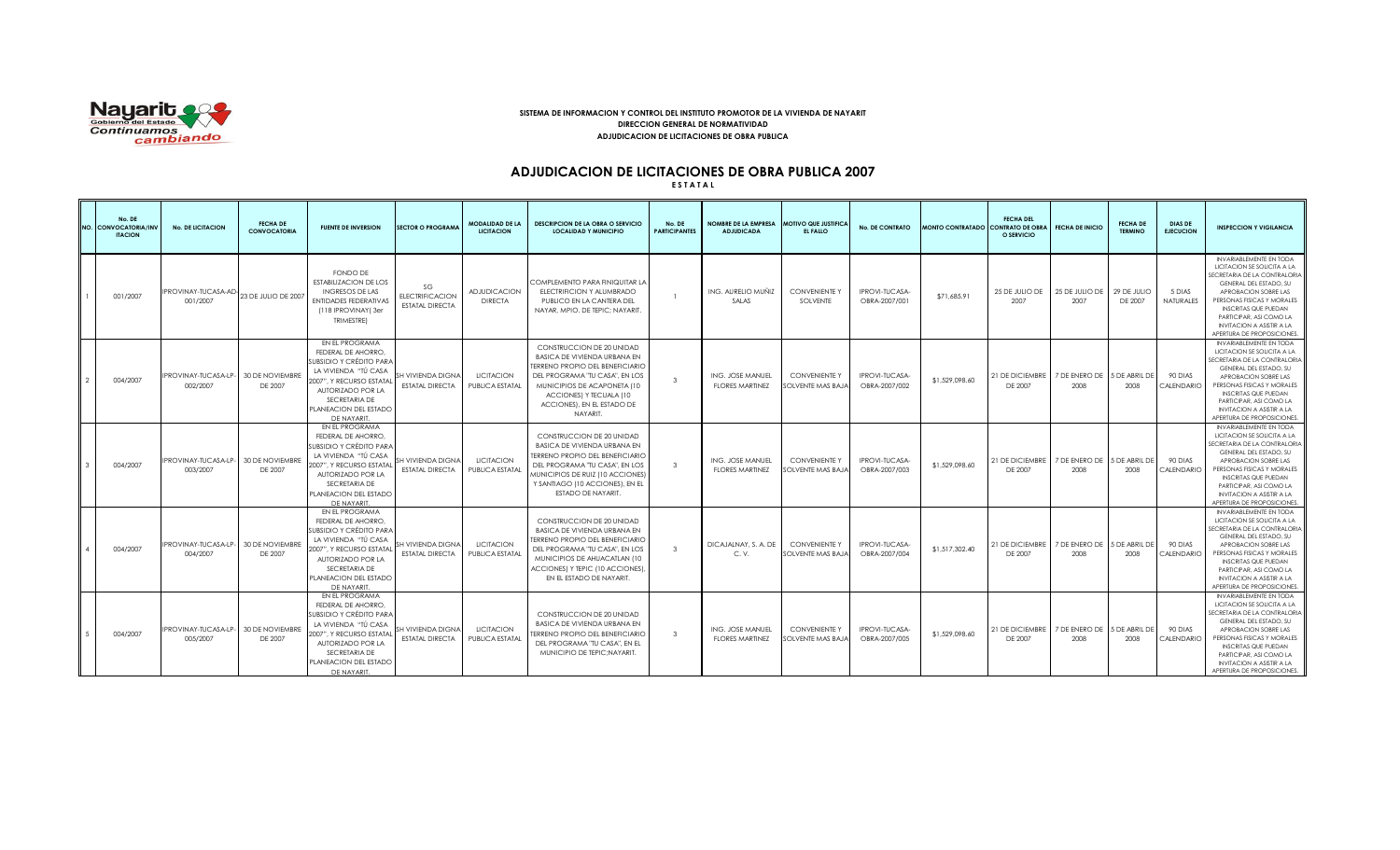

### **SISTEMA DE INFORMACION Y CONTROL DEL INSTITUTO PROMOTOR DE LA VIVIENDA DE NAYARIT DIRECCION GENERAL DE NORMATIVIDAD ADJUDICACION DE LICITACIONES DE OBRA PUBLICA**

## **ADJUDICACION DE LICITACIONES DE OBRA PUBLICA 2007**

**E S T A T A L**

| No. DE<br>IO. CONVOCATORIA/INV<br><b>ITACION</b> | <b>No. DE LICITACION</b>                | <b>FECHA DE</b><br><b>CONVOCATORIA</b> | <b>FUENTE DE INVERSION</b>                                                                                                                                                                        | <b>SECTOR O PROGRAMA</b>                          | MODALIDAD DE LA<br><b>LICITACION</b> | <b>DESCRIPCION DE LA OBRA O SERVICIO</b><br><b>LOCALIDAD Y MUNICIPIO</b>                                                                                                                                                                                                                                                                                                         | No. DE<br><b>PARTICIPANTES</b> | <b>NOMBRE DE LA EMPRESA</b><br><b>ADJUDICADA</b>              | <b>MOTIVO QUE JUSTIFICA</b><br>EL FALLO   | <b>No. DE CONTRATO</b>                | MONTO CONTRATADO CONTRATO DE OBRA | <b>FECHA DEL</b><br>O SERVICIO | <b>FECHA DE INICIO</b> | <b>FECHA DE</b><br><b>TERMINO</b> | <b>DIAS DE</b><br><b>EJECUCION</b> | <b>INSPECCION Y VIGILANCIA</b>                                                                                                                                                                                                                                                                            |
|--------------------------------------------------|-----------------------------------------|----------------------------------------|---------------------------------------------------------------------------------------------------------------------------------------------------------------------------------------------------|---------------------------------------------------|--------------------------------------|----------------------------------------------------------------------------------------------------------------------------------------------------------------------------------------------------------------------------------------------------------------------------------------------------------------------------------------------------------------------------------|--------------------------------|---------------------------------------------------------------|-------------------------------------------|---------------------------------------|-----------------------------------|--------------------------------|------------------------|-----------------------------------|------------------------------------|-----------------------------------------------------------------------------------------------------------------------------------------------------------------------------------------------------------------------------------------------------------------------------------------------------------|
| 004/2007                                         | IPROVINAY-TUCASA-LP-<br>006/2007        | 30 DE NOVIEMBRE<br>DE 2007             | EN EL PROGRAMA<br>FEDERAL DE AHORRO,<br>SUBSIDIO Y CRÉDITO PARA<br>LA VIVIENDA "TÚ CASA<br>2007". Y RECURSO ESTATAL<br>AUTORIZADO POR LA<br>SECRETARIA DE<br>PLANEACION DEL ESTADO<br>DE NAYARIT. | <b>H VIVIENDA DIGNA</b><br><b>ESTATAL DIRECTA</b> | <b>LICITACION</b><br>PUBLICA ESTATAL | CONSTRUCCION DE 20 UNIDAD<br><b>BASICA DE VIVIENDA URBANA EN</b><br><b>TERRENO PROPIO DEL BENEFICIARIO</b><br>DEL PROGRAMA 'TU CASA'', EN LOS<br>MUNICIPIOS DE TEPIC (15<br>ACCIONES) Y XALISCO (5<br>ACCIONES), EN EL ESTADO DE<br>NAYARIT.                                                                                                                                     | $\mathcal{L}$                  | <b>DTC</b><br>CONSTRUCCIONES.<br>A. DE C. V.                  | <b>CONVENIENTE Y</b><br>SOLVENTE MAS BAJA | IPROVI-TUCASA-<br>OBRA-2007/006       | \$1,537,315,78                    | 21 DE DICIEMBRE<br>DE 2007     | 7 DE ENERO DE<br>2008  | <b>DE ABRIL DE</b><br>2008        | 90 DIAS<br>CALENDARIO              | <b>INVARIABLEMENTE EN TODA</b><br>LICITACION SE SOLICITA A LA<br>SECRETARIA DE LA CONTRALORIA<br>GENERAL DEL ESTADO, SU<br>APROBACION SOBRE LAS<br>PERSONAS FISICAS Y MORALES<br><b>INSCRITAS QUE PUEDAN</b><br>PARTICIPAR, ASI COMO LA<br><b>INVITACION A ASISTIR A LA</b><br>APERTURA DE PROPOSICIONES. |
| 004/2007                                         | <b>IPROVINAY-TUCASA-LP-</b><br>007/2007 | <b>30 DE NOVIEMBRE</b><br>DE 2007      | EN EL PROGRAMA<br>FEDERAL DE AHORRO,<br>SUBSIDIO Y CRÉDITO PARA<br>LA VIVIENDA "TÚ CASA<br>2007", Y RECURSO ESTATAL<br>AUTORIZADO POR LA<br>SECRETARIA DE<br>PLANEACION DEL ESTADO<br>DE NAYARIT. | SH VIVIENDA DIGNA<br><b>ESTATAL DIRECTA</b>       | <b>LICITACION</b><br>PUBLICA ESTATAL | CONSTRUCCION DE 33 CUARTOS DE<br>DIALISIS EN VIVIENDA URBANA Y<br>RURAL DEL PROGRAMA "TU CASA"; 13<br><b>ACCIONES EN VIVIENDA URBANA (2</b><br>EN ACAPONETA, 2 EN RUIZ, 7 EN<br>SANTAIGO, 1 EN TECUALA Y 1 EN<br>TUXPAN) Y 20 EN VIVIENDA RURAL (1<br>EN ACAPONETA, 3 EN<br>ROSAMORADA, 4 EN SAN BLAS, 3 EN<br>SANTIAGO, 6 EN TECUALA Y 3 EN<br>TUXPAN). EN EL ESTADO DE NAYARIT | 2                              | <b>ICC URBANIZACIONES</b><br>DE NAYARIT, S. A. DE C<br>$\vee$ | <b>CONVENIENTE Y</b><br>SOLVENTE MAS BAJA | <b>IPROVI-TUCASA</b><br>OBRA-2007/007 | \$1,711,444.02                    | 21 DE DICIEMBRE<br>DE 2007     | 7 DE ENERO DE<br>2008  | 15 DE ABRIL<br>DE 2008            | 100 DIAS<br>CALENDARIO             | INVARIABLEMENTE EN TODA<br>LICITACION SE SOLICITA A LA<br>SECRETARIA DE LA CONTRALORIA<br>GENERAL DEL ESTADO, SU<br>APROBACION SOBRE LAS<br>PERSONAS FISICAS Y MORALES<br><b>INSCRITAS QUE PUEDAN</b><br>PARTICIPAR, ASI COMO LA<br><b>INVITACION A ASISTIR A LA</b><br>APERTURA DE PROPOSICIONES.        |
| 004/2007                                         | PROVINAY-TUCASA-LP-<br>008/2007         | 30 DE NOVIEMBRE<br>DE 2007             | EN EL PROGRAMA<br>FEDERAL DE AHORRO,<br>SUBSIDIO Y CRÉDITO PARA<br>LA VIVIENDA "TÚ CASA<br>2007", Y RECURSO ESTATAL<br>AUTORIZADO POR LA<br>SECRETARIA DE<br>PLANEACION DEL ESTADO<br>DE NAYARIT. | SH VIVIENDA DIGNA<br><b>ESTATAL DIRECTA</b>       | <b>LICITACION</b><br>PUBLICA ESTATAL | CONSTRUCCION DE 27 CUARTOS DE<br>DIALISIS EN VIVIENDA URBANA Y<br>RURAL DEL PROGRAMA "TU CASA"; 17<br>ACCIONES EN VIVIENDA URBANA (1<br>EN BAHIA DE BANDERAS, 6 EN<br>COMPOSTELA, 9 EN TEPIC, Y 1 EN<br>XALISCO) Y 10 EN VIVIENDA RURAL (<br>EN AHUCATLAN 1 EN JALA, 6 EN<br>TEPIC, Y 2 EN XALISCO), EN EL<br>ESTADO DE NAYARIT.                                                 | $\mathbf{R}$                   | ING. JOSE MANUEL<br><b>FLORES MARTINEZ</b>                    | <b>CONVENIENTE Y</b><br>SOLVENTE MAS BAJA | IPROVI-TUCASA-<br>OBRA-2007/008       | \$1,419,485.58                    | 21 DE DICIEMBRE<br>DE 2007     | 7 DE ENERO DE<br>2008  | 10 DE ABRIL<br>DE 2008            | 95 DIAS<br>CALENDARIO              | <b>INVARIABLEMENTE EN TODA</b><br>LICITACION SE SOLICITA A LA<br>SECRETARIA DE LA CONTRALORIA<br>GENERAL DEL ESTADO, SU<br>APROBACION SOBRE LAS<br>PERSONAS FISICAS Y MORALES<br><b>INSCRITAS QUE PUEDAN</b><br>PARTICIPAR, ASI COMO LA<br><b>INVITACION A ASISTIR A LA</b><br>APERTURA DE PROPOSICIONES. |
| 004/2007                                         | IPROVINAY-TUCASA-LP-<br>009/2007        | 30 DE NOVIEMBRE<br>DE 2007             | EN EL PROGRAMA<br>FEDERAL DE AHORRO,<br>SUBSIDIO Y CRÉDITO PARA<br>LA VIVIENDA "TÚ CASA<br>2007", Y RECURSO ESTATAL<br>AUTORIZADO POR LA<br>SECRETARIA DE<br>PLANEACION DEL ESTADO<br>DE NAYARIT  | SH VIVIENDA DIGNA<br><b>ESTATAL DIRECTA</b>       | <b>LICITACION</b><br>PUBLICA ESTATAL | CONSTRUCCION DE 132<br>MEJORAMIENTOS DIVERSOS<br>URBANOS (ZONA SUR) DEL<br>PROGRAMA "TU CASA", EN EL<br>MUNICIPIO DE TEPIC; NAYARIT                                                                                                                                                                                                                                              | $\mathbf{3}$                   | ING. JOSE MANUEL<br><b>FLORES MARTINEZ</b>                    | <b>CONVENIENTE Y</b><br>SOLVENTE MAS BAJA | IPROVI-TUCASA-<br>OBRA-2007/009       | \$1,049,930.64                    | 21 DE DICIEMBRE<br>DE 2007     | 7 DE ENERO DE<br>2008  | 9 DE MAYO<br>DE 2008              | 124 DIAS<br>CALENDARIO             | <b>INVARIABLEMENTE EN TODA</b><br>LICITACION SE SOLICITA A LA<br>SECRETARIA DE LA CONTRALORIA<br>GENERAL DEL ESTADO, SU<br>APROBACION SOBRE LAS<br>PERSONAS FISICAS Y MORALES<br><b>INSCRITAS QUE PUEDAN</b><br>PARTICIPAR, ASI COMO LA<br><b>INVITACION A ASISTIR A LA</b><br>APERTURA DE PROPOSICIONES. |
| 004/2007                                         | IPROVINAY-TUCASA-LP-<br>010/2007        | 30 DE NOVIEMBRE<br>DE 2007             | EN EL PROGRAMA<br>FEDERAL DE AHORRO,<br>SUBSIDIO Y CRÉDITO PARA<br>LA VIVIENDA "TÚ CASA<br>2007", Y RECURSO ESTATA<br>AUTORIZADO POR LA<br>SECRETARIA DE<br>PLANEACION DEL ESTADO<br>DE NAYARIT.  | SH VIVIENDA DIGNA<br><b>ESTATAL DIRECTA</b>       | <b>LICITACION</b><br>PUBLICA ESTATAL | CONSTRUCCION DE 110<br>MEJORAMIENTOS DIVERSOS<br>URBANOS (ZONA SUR) DEL<br>PROGRAMA 'TU CASA'', EN LOS<br>MUNICIPIOS DE AHUACATLAN (16<br>ACCIONES), BAHIA DE BANDERAS (12<br>ACCIONES), COMPOSTELA (22<br>ACCIONES), IXTLAN DEL RIO (10<br>ACCIONES), JALA (16 ACCIONES),<br>XALISCO (34 ACCIONES); EN EL<br>ESTADO DE NAYARIT                                                  |                                | ARQ. CARLOS ERNESTO<br><b>ENRIQUEZ RAMIREZ</b>                | <b>CONVENIENTE Y</b><br>SOLVENTE MAS BAJA | IPROVI-TUCASA-<br>OBRA-2007/010       | \$906.611.20                      | 21 DE DICIEMBRE<br>DE 2007     | 7 DE ENERO DE<br>2008  | 9 DE MAYO<br>DE 2008              | 124 DIAS<br>CALENDARIO             | INVARIABLEMENTE EN TODA<br>LICITACION SE SOLICITA A LA<br>SECRETARIA DE LA CONTRALORIA<br>GENERAL DEL ESTADO, SU<br>APROBACION SOBRE LAS<br>PERSONAS FISICAS Y MORALES<br><b>INSCRITAS QUE PUEDAN</b><br>PARTICIPAR, ASI COMO LA<br><b>INVITACION A ASISTIR A LA</b><br>APERTURA DE PROPOSICIONES.        |